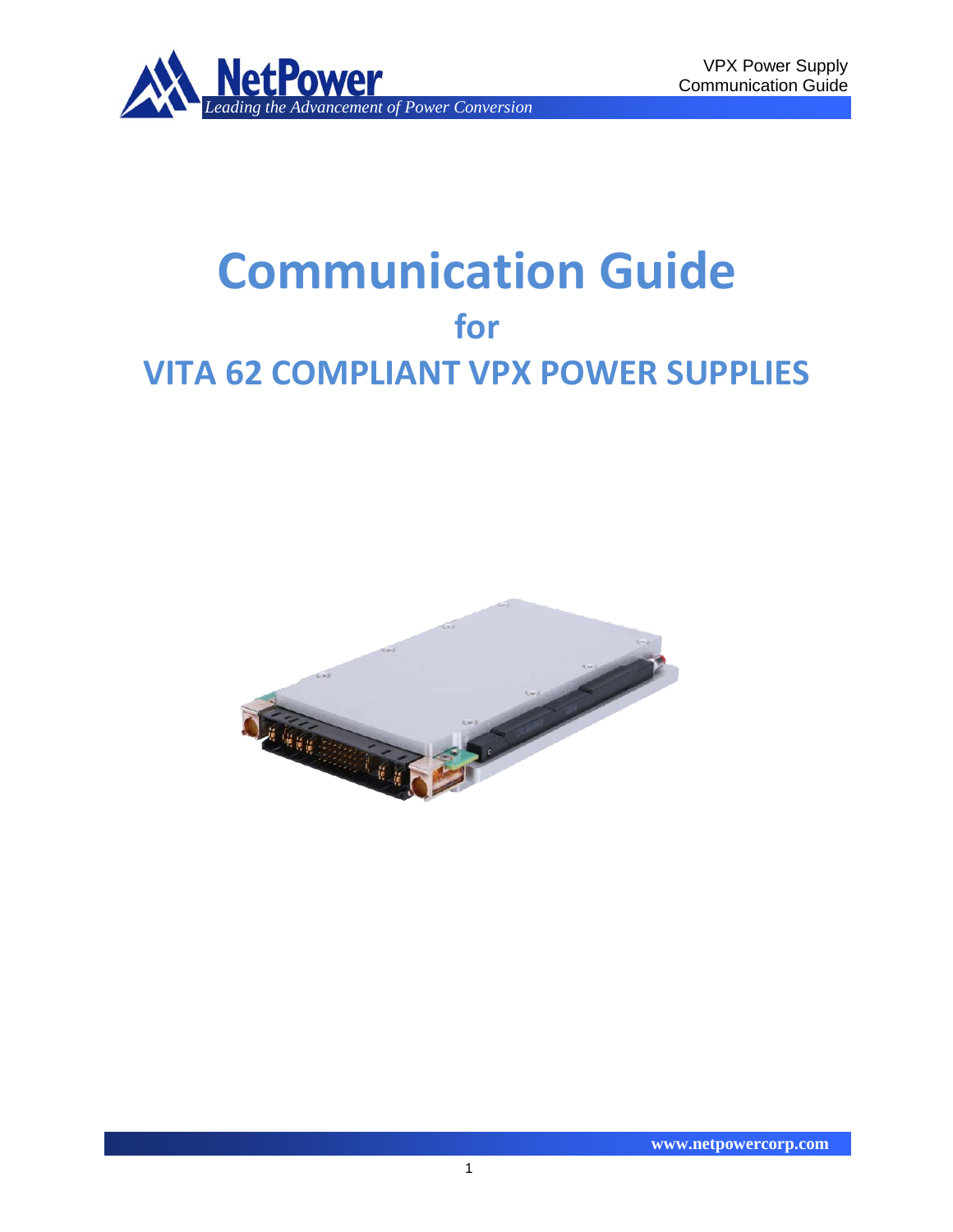

# **Catalog**

### **For more information, please contact**:

*AN* NetPower <sub>Corporation</sub>

Toll Free: 866-NETPOWER (638-7693) Local Phone: 972-560-0500 Fax: 972-560-0210 E-mail[: sales@netpowercorp.com](mailto:sales@netpowercorp.com) [solutions@netpowercorp.com](mailto:solutions@netpowercorp.com) Web: [www.netpowercorp.com](http://www.netpowercorp.com/) Address: 1680 Prospect Drive #200, Richardson, TX75081

#### **Warranty**

NetPower offers a two (2) year limited warranty. Complete warranty information is listed on our web site or is available upon request. Information furnished by NetPower is believed to be accurate and reliable. However, no responsibility is assumed by NetPower for its use, nor for any infringements of patents or other rights of third parties which may result from its use. No license is granted by implication or otherwise under any patent or patent rights of NetPower.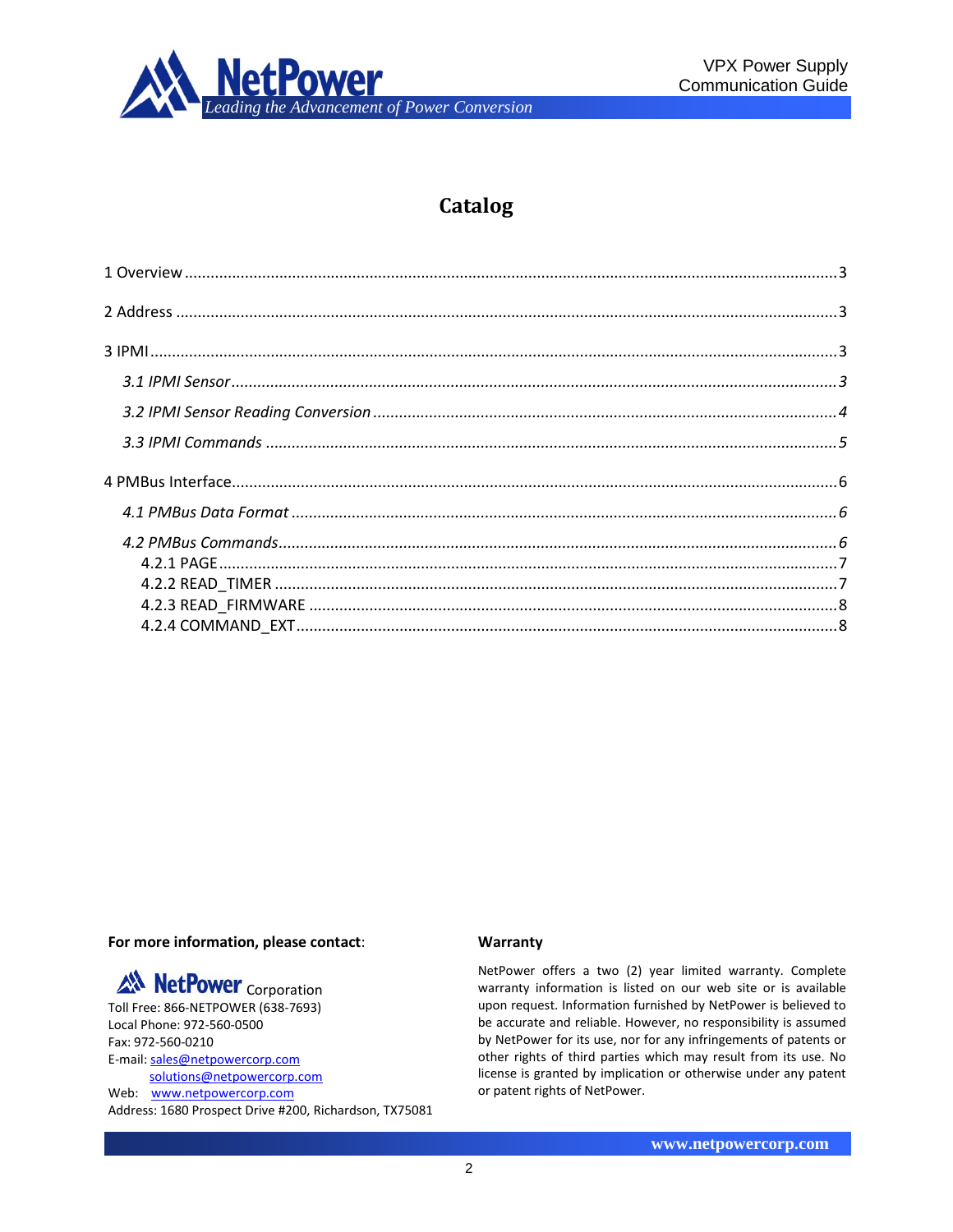

# <span id="page-2-0"></span>**1 Overview**

The NetPower VPX power power supply has PMBus and IPMI interfaces complying with the VITA 46.11 specification to allow monitoring the voltage, current and power status. The VPX power supply automatically identifies which interface is being used without any additional configuration.

Both PMBus and IPMB are two wire communication protocols based on  $I^2C$  with a 7-bit address. The communication speed is 100 kHz.

## <span id="page-2-1"></span>**2 Address**

Since multiple VPX power supplys might be connected on the same bus, each should have its own address. The Geographical Addressing pins defined by VITA 46.11 are used to configure the address. GA[1:0]\* pins have internal pull-up resistors (10 kΩ) to 3.3V, and the address assignment is shown in the below table.

|        | <b>Geographical Pins</b> |                      | <b>IPMI Address</b> |  |
|--------|--------------------------|----------------------|---------------------|--|
| $GA1*$ | $GAO*$                   | <b>PMBus Address</b> |                     |  |
| U      | U                        | 20h                  | 40h                 |  |
| U      | G                        | 21h                  | 42h                 |  |
| G      | U                        | 22h                  | 44h                 |  |
| G      | G                        | 23h                  | 46h                 |  |

Notes:

U = Unconnected

G = Biased to Ground on the Backplane

**Table I: Address Assignment Table**

## <span id="page-2-2"></span>**3 IPMI**

The VPX power supply only supports Sensor/Event messages (netFn 04, 05).

## <span id="page-2-3"></span>**3.1 IPMI Sensor**

The VPX power supply allows users to use *Get Sensor Reading* command to retrieve voltage, current, power and temperature measurements of the power supply. The *Get Sensor Reading* command for a threshold-based sensor contains the present analog reading from the sensor.

The following table lists all the IPMI sensors available on the VPX power supply.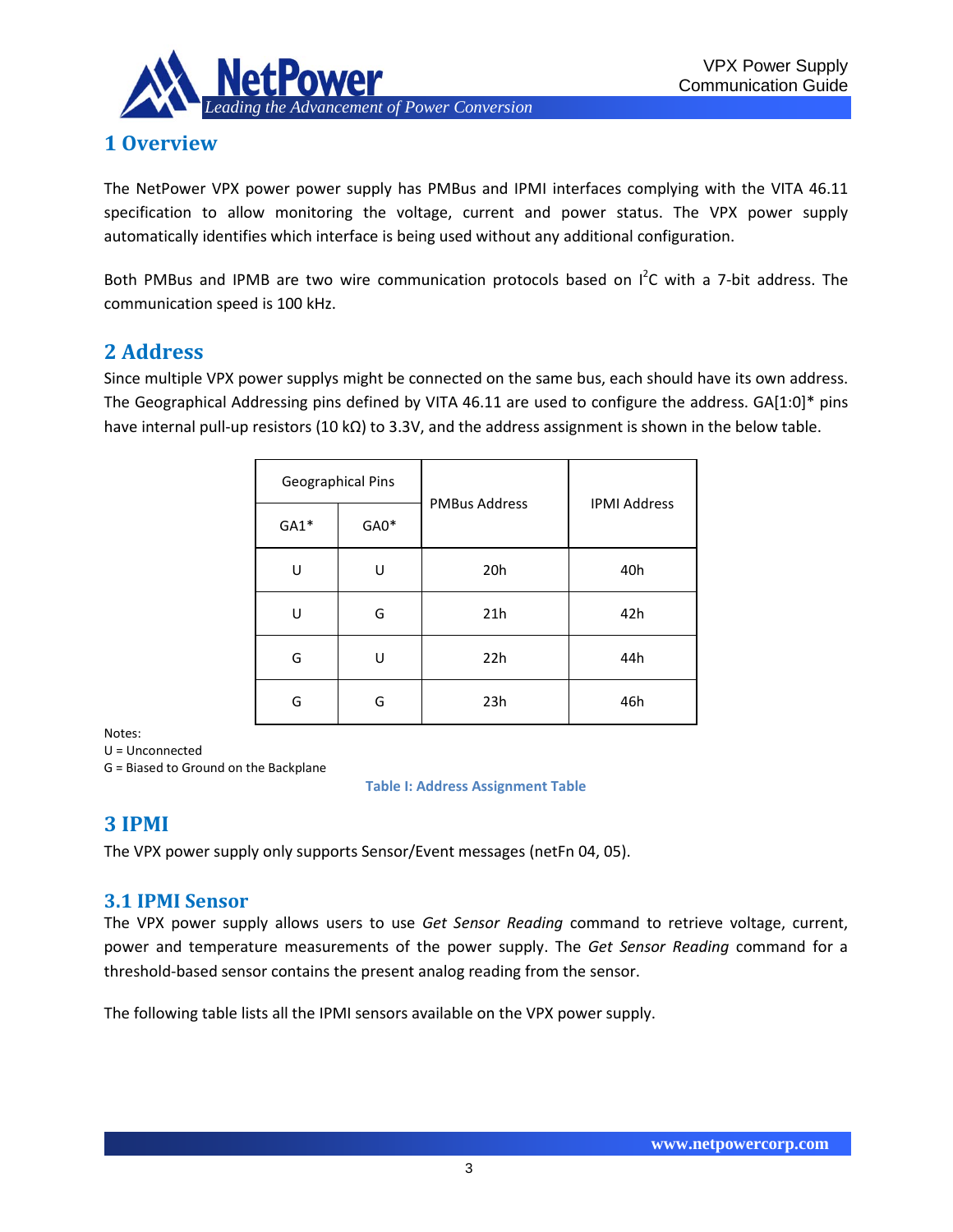

| Sensor         | <b>Sensor Name</b>                             |                                | <b>Event/Reading</b> |                    | <b>Unit</b> |
|----------------|------------------------------------------------|--------------------------------|----------------------|--------------------|-------------|
| <b>Number</b>  |                                                | <b>Sensor Type Code</b>        | <b>Type Code</b>     | <b>Description</b> |             |
| $\overline{7}$ | Input Voltage                                  | 02h - Voltage                  | 01h                  | Analog             | Volts       |
| 8              | +12V Voltage                                   | 02h - Voltage                  | 01h                  | Analog             | Volts       |
| 9              | +3.3V VoltageNote1                             | 02h - Voltage                  | 01h                  | Analog             | Volts       |
| 10             | +5V Voltage                                    | 02h - Voltage                  | 01h                  | Analog             | Volts       |
| 11             | +3.3Vaux Voltage                               | 02h - Voltage                  | 01h                  | Analog             | Volts       |
| 12             | +12Vaux Voltage                                | 02h - Voltage                  | 01h                  | Analog             | Volts       |
| 13             | -12Vaux Voltage                                | 02h - Voltage                  | 01h                  | Analog             | Volts       |
| 14             | <b>Input Current</b>                           | 03h - Current                  | 01h                  | Analog             | Amperes     |
| 15             | +12V Current                                   | 03h - Current                  | 01h                  | Analog             | Amperes     |
| 16             | +3.3V Current Note1                            | 03h - Current                  | 01h                  | Analog             | Amperes     |
| 17             | +5V Current                                    | 03h - Current                  | 01h                  | Analog             | Amperes     |
| 18             | Card Edge Temperature<br>Towards Pin P6        | 01h - Temperature              | 01h                  | Analog             | Kelvin      |
| 19             | Card Edge Temperature<br>Towards Pin P1        | 01h - Temperature              | 01h                  | Analog             | Kelvin      |
| 20             | <b>Temperature at Middle</b><br>of the Chassis | 01h - Temperature              | 01h                  | Analog             | Kelvin      |
| 21             | Input Power<br>Consumption                     | 0Bh - Other Units-based Sensor | 01h                  | Analog             | Watts       |
| 22             | +12V Power<br>Consumption                      | 0Bh - Other Units-based Sensor | 01h                  | Analog             | Watts       |
| 23             | +3.3V Power <sup>Note1</sup><br>Consumption    | 0Bh - Other Units-based Sensor | 01h                  | Analog             | Watts       |
| 24             | +5V Power<br>Consumption                       | 0Bh - Other Units-based Sensor | 01h                  | Analog             | Watts       |

Note1: Only supported in VPX 3U power supplys.

**Table II: IPMI Supported Sensors**

## <span id="page-3-0"></span>**3.2 IPMI Sensor Reading Conversion**

The following formula defined in IPMI specification should be used to convert the one byte "raw" sensor readings to real values in the desired units (e.g. Volts, Amps, Watts, degrees Celcius).

 $y = (Mx + B * 10^{K1}) * 10^{K2}$ 

Where:

x, is one byte unsigned integer, received from the VPX power supply;

y, is the calculated, "real world" value in the appropriate units (A, V, W, °C);

M, is signed integer constant multiplier;

B, is signed additive offset;

K1, is signed "B" exponent;

K2, is signed *Result* "R" exponent;

The table below provides the coefficients used for IPMI analog sensor conversion.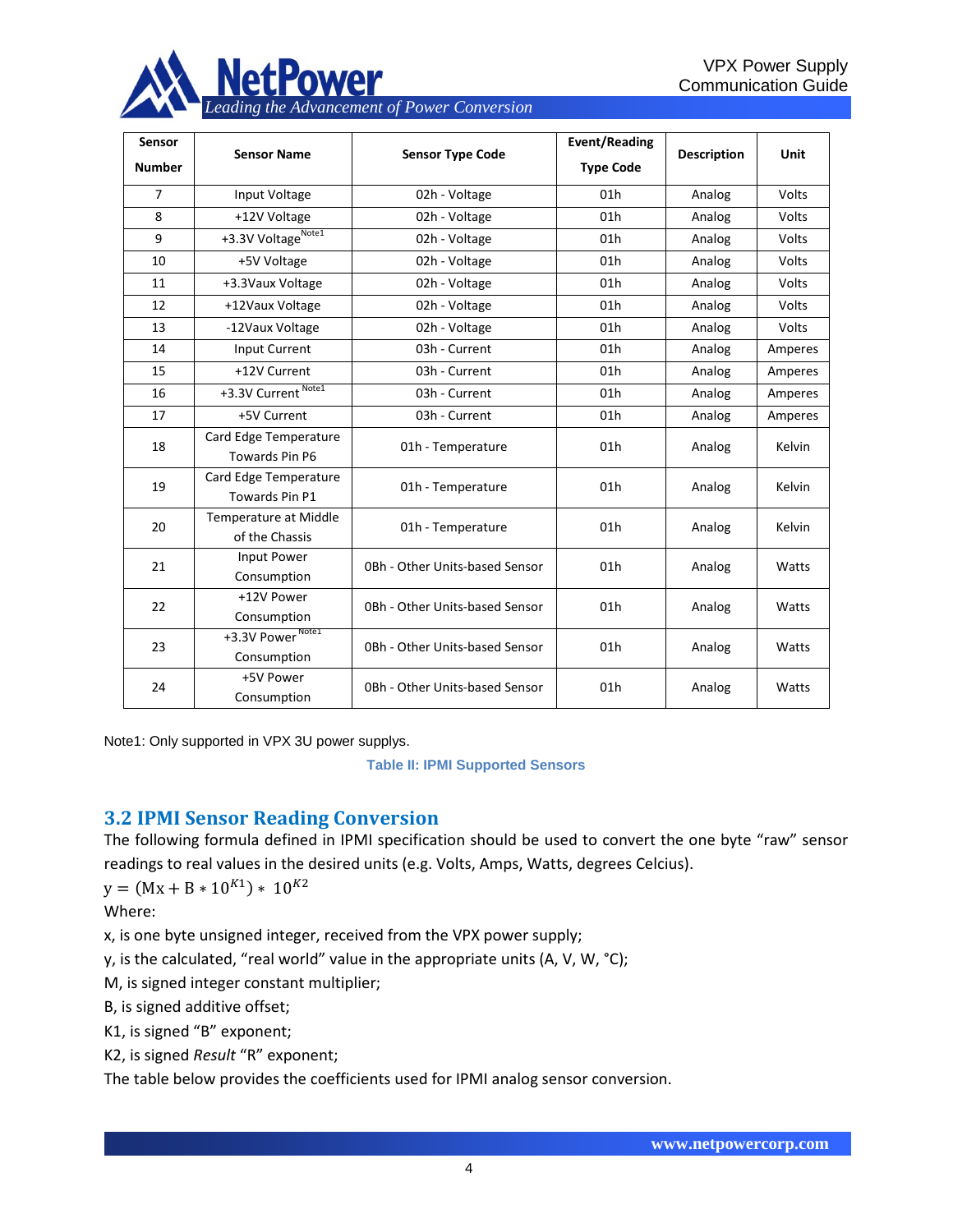

| Sensor                                       |              |              | <b>Conversion Coefficients</b> |              | Valid y Range<br>(calculated "real |     | <b>Typical Examples</b> |
|----------------------------------------------|--------------|--------------|--------------------------------|--------------|------------------------------------|-----|-------------------------|
|                                              |              | B            | <b>B</b> exp. (K1)             | R exp. (K2)  | world" value)                      | x   | y                       |
| 7: Input Voltage                             | 20           | 90           | $\mathbf{1}$                   | $-2$         | $9 V - 60 V$                       | 95  | 28 V                    |
| 8: +12V Voltage                              | 20           | 90           | $\overline{2}$                 | $-3$         | $9 V - 14.1 V$                     | 150 | 12 V                    |
| 9: +3.3V Voltage Note1                       | 10           | 20           | 2                              | $-3$         | $2 V - 4.55 V$                     | 130 | 3.3V                    |
| 10: +5V Voltage                              | 10           | 35           | $\overline{2}$                 | $-3$         | $3.5 V - 6.05 V$                   | 150 | 5 V                     |
| 11: +3.3Vaux Voltage                         | 10           | 20           | $\overline{2}$                 | $-3$         | $2 V - 4.55 V$                     | 130 | 3.3V                    |
| 12: +12Vaux Voltage                          | 20           | 90           | $\overline{2}$                 | $-3$         | $9 V - 14.1 V$                     | 150 | 12 V                    |
| 13: -12Vaux Voltage                          |              | $-90$        | $\overline{2}$                 | $-3$         | $-9 V - -14.1 V$                   | 150 | $-12V$                  |
| 14: Input Current                            | 20           | $\Omega$     | $\mathbf 0$                    | $-2$         | $0 - 51A$                          | 150 | 30 A                    |
| 15: +12V Current                             |              | $\Omega$     | $\mathbf 0$                    | $-2$         | $0 - 51A$                          | 200 | 40 A                    |
| 16: +3.3V Current Note1                      |              | $\Omega$     | $\mathbf 0$                    | $-2$         | $0 - 51A$                          | 100 | 20 A                    |
| 17: +5V Current                              |              | $\mathbf{0}$ | $\mathbf 0$                    | $-2$         | $0 - 51A$                          | 150 | 30 A                    |
| 18: Card Edge Temp towards P6                | $\mathbf{1}$ | 20           | $\mathbf{1}$                   | $\mathbf{0}$ | $200 K - 455 K$                    | 150 | 350K                    |
| 19: Card Edge Temp towards P1                | $\mathbf{1}$ | 20           | $\mathbf{1}$                   | $\mathbf 0$  | $200 K - 455 K$                    | 150 | 350 K                   |
| 20: Mid-chassis Temp                         |              | 20           | $\mathbf{1}$                   | $\mathbf 0$  | $200 K - 455 K$                    | 150 | 350K                    |
| 21: Input Power Consumption                  |              | $\Omega$     | $\mathbf 0$                    | $-1$         | $0 - 637.5W$                       | 200 | 500 W                   |
| 22: +12V Power Consumption                   |              | $\Omega$     | $\mathbf{0}$                   | $-1$         | $0 - 637.5W$                       | 160 | 400 W                   |
| 23: +3.3V Power Consumption <sup>Note1</sup> | 4            | $\Omega$     | $\mathbf 0$                    | $-1$         | $0 - 102W$                         | 125 | 50 W                    |
| 24: +5V Power Consumption                    |              | $\mathbf 0$  | $\mathbf 0$                    | $-1$         | $0 - 255W$                         | 150 | 150W                    |

Note1: Only supported in VPX 3U power supplys.

## **Table III: IPMI Coefficients Table**

## <span id="page-4-0"></span>**3.3 IPMI Commands**

The following table provides a list of supported IPMI commands by the NetPower VPX power supply.

| <b>Command Name</b>       | NetFn        | CMD  |
|---------------------------|--------------|------|
| <b>Get Sensor Reading</b> | Sensor/Event | 2Dh. |

**Table IV: IPMI Commands Table**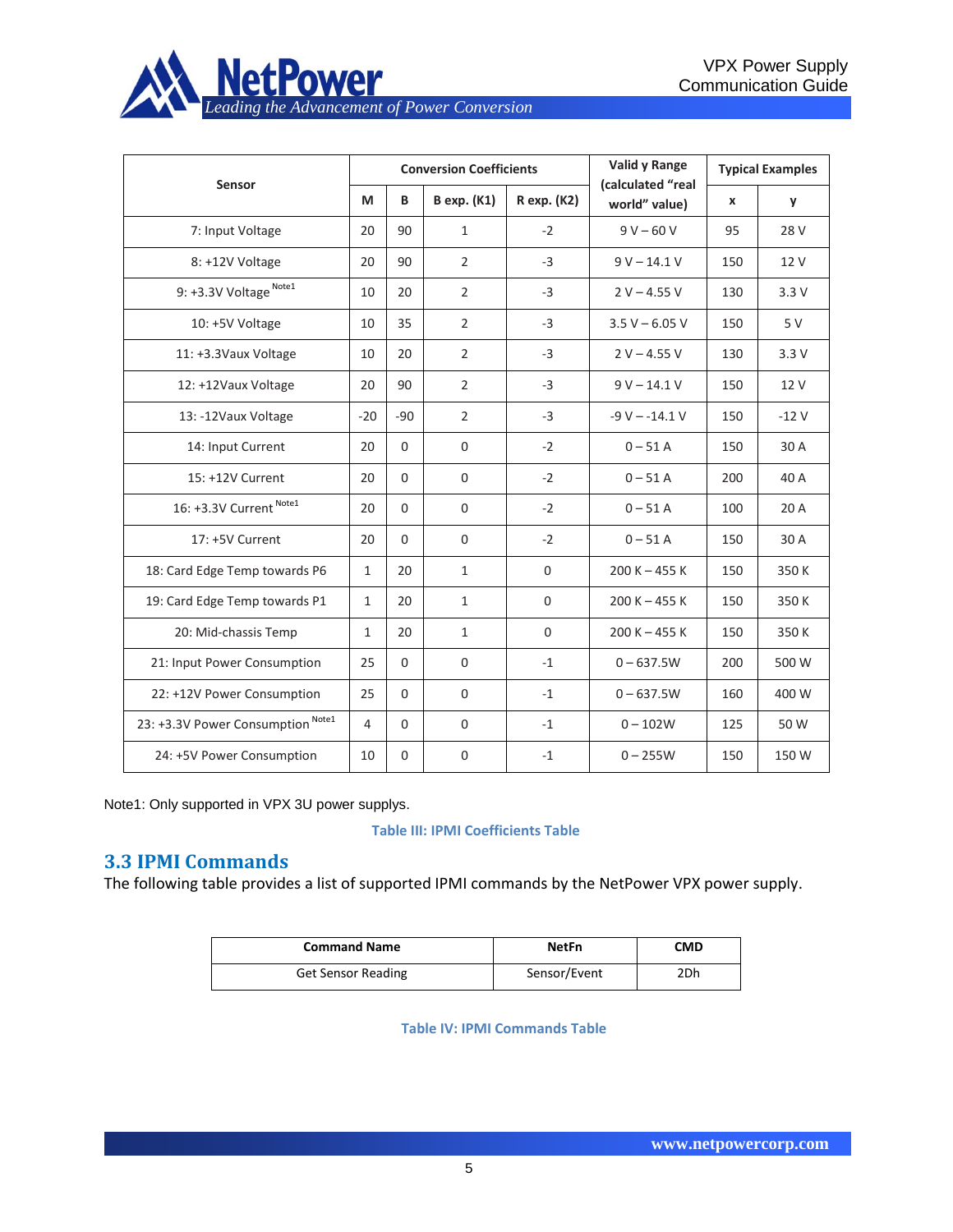

# <span id="page-5-0"></span>**4 PMBus Interface**

## <span id="page-5-1"></span>**4.1 PMBus Data Format**

Measurement data transmitted on the PMBus uses DIRECT data format defined by the PMBus specification. DIRECT format data is a two byte, two's complement binary integer. Low byte is transmitted first.

The table below provides the conversion coefficients and some examples.

| <b>Conversion Coefficients</b> |     |        |        | <b>Examples</b> |                |           |             |       |               |
|--------------------------------|-----|--------|--------|-----------------|----------------|-----------|-------------|-------|---------------|
| Parameter<br>m                 |     |        |        | X               | γ              |           | <b>Note</b> |       |               |
|                                |     | b      | R      |                 | <b>Decimal</b> | Hex       |             |       |               |
| Voltage<br>100                 |     | 0<br>0 | 12 V   | 1200            | 04B0h          | 10 mV/bit |             |       |               |
|                                |     |        | $-12V$ | $-1200$         | FB50h          |           |             |       |               |
| Current                        | 100 | 0      | 0      | 30 A            | 3000           | 0BB8h     | 10 mA/bit   |       |               |
| Power                          |     | 0      | 0      | 500 W           | 500            | 01F4h     | 1 W/bit     |       |               |
| 10<br>Temperature              |     |        |        |                 |                | 85 °C     | 850         | 0352h |               |
|                                |     |        |        | 0               | 0              | $-40 °C$  | $-400$      | FE70h | $0.1 °C/b$ it |

### **Table V: PMBus Coefficients Table**

## <span id="page-5-2"></span>**4.2 PMBus Commands**

The following table provides a list of supported PMBus commands.

| Command<br>Code | <b>Command Name</b><br><b>Type</b> |                   | Number of<br>Data Bytes | <b>Description</b>                                                              |
|-----------------|------------------------------------|-------------------|-------------------------|---------------------------------------------------------------------------------|
| 00h             | PAGE                               | R/W Byte          | $\mathbf{1}$            | Allows user to set or read the page for<br>commands that require<br>any<br>page |
| 88h             | READ_VIN                           | <b>Read Word</b>  | $\overline{2}$          | Read input voltage.                                                             |
| 89h             | READ IIN                           | Read Word         | $\overline{2}$          | Read input current.                                                             |
| 8Bh             | READ VOUT                          | <b>Read Word</b>  | $\overline{2}$          | Read output voltage for the selected<br>page. Page number between 01h - 06h     |
| 8Ch             | <b>READ IOUT</b>                   | Read Word         | $\overline{2}$          | Read output current for the selected<br>page. Page number between 01h - 03h     |
| 8Dh             | READ TEMPERATURE 1                 | <b>Read Word</b>  | $\overline{2}$          | Read temperature at card edge towards<br>pin P6.                                |
| 8Eh             | READ TEMPERATURE 2                 | <b>Read Word</b>  | $\overline{2}$          | Read temperature at card edge towards<br>pin P1.                                |
| 8Fh             | READ TEMPERATURE 3                 | <b>Read Word</b>  | $\overline{2}$          | Read temperature at middle of the<br>chassis.                                   |
| 96h             | READ POUT                          | <b>Read Word</b>  | $\overline{2}$          | Read output power for the selected<br>page. Page number between 01h - 03h       |
| 97h             | READ PIN                           | Read Word         | $\overline{2}$          | Read input power.                                                               |
| D <sub>0</sub>  | READ TIMER                         | <b>Block Read</b> | 6                       | OEM command $-$ read power supply<br>operating time.                            |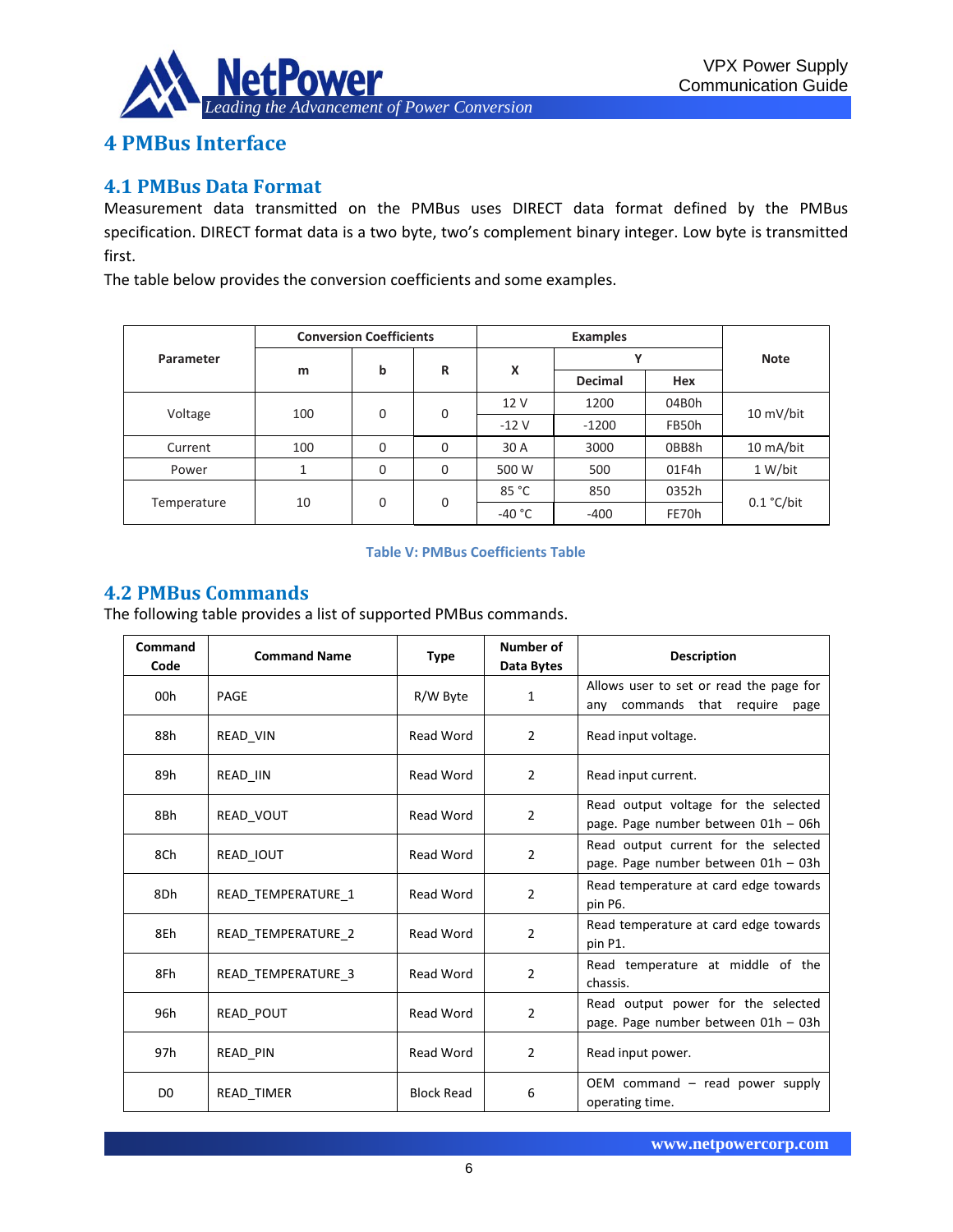

| D1  | READ FIRMWARE | Read Word           | Read firmware information.       |
|-----|---------------|---------------------|----------------------------------|
| FEh | COMMAND EXT   | Extended<br>Command | OEM extended write byte command. |

#### **Table VI: PMBus Supported Commands**

## <span id="page-6-0"></span>**4.2.1 PAGE**

The write PAGE command allows the user to select a specific output to query. When a read command is transmitted to the VPX power supply such as READ\_VOUT and READ\_IOUT, the VPX power supply will return the measurement information based on the selected page. The power supply will return FFFFh if a valid page is not selected or if the command is not supported by the current page. The user could also use read PAGE command to retrieve the current page information. The page description of the VPX power supply power supply is shown below.

| <b>PAGE</b>     | <b>Description</b>                                                                              |
|-----------------|-------------------------------------------------------------------------------------------------|
| 00h             | Not used, default value on power on                                                             |
| 01 <sub>h</sub> | VS1 (+12V) voltage, current, power                                                              |
| 02h             | VS2 (+3.3V) voltage, current, power Note1<br>VS2(+12V) voltage, current, power <sup>Note2</sup> |
| 03h             | VS3 (+5V) voltage, current, power                                                               |
| 04h             | +3.3V auxiliary voltage                                                                         |
| 05h             | +12V auxiliary voltage                                                                          |
| 06h             | -12V auxiliary voltage                                                                          |
| 07h – FFh       | Not used                                                                                        |

Note1: Only supported in VPX 3U power supplys.

Note2: Only supported in VPX 6U power supplys.

### **Table VII: PMBus Page Description**

## <span id="page-6-1"></span>**4.2.2 READ\_TIMER**

READ\_TIMER command allows the user to retrieve a timer value that shows how long the power supply has been operating. This is a volatile time that increments when input voltage is applied, regardless of whether outputs are enabled or not. It will be reset upon removing of the input voltage.

Upon receiving this command, the VPX power supply will transmit six data bytes followed by PEC. The data description and an example of 1 Day, 6 Hours, 32 Minutes, 22 Seconds in operation are shown below.